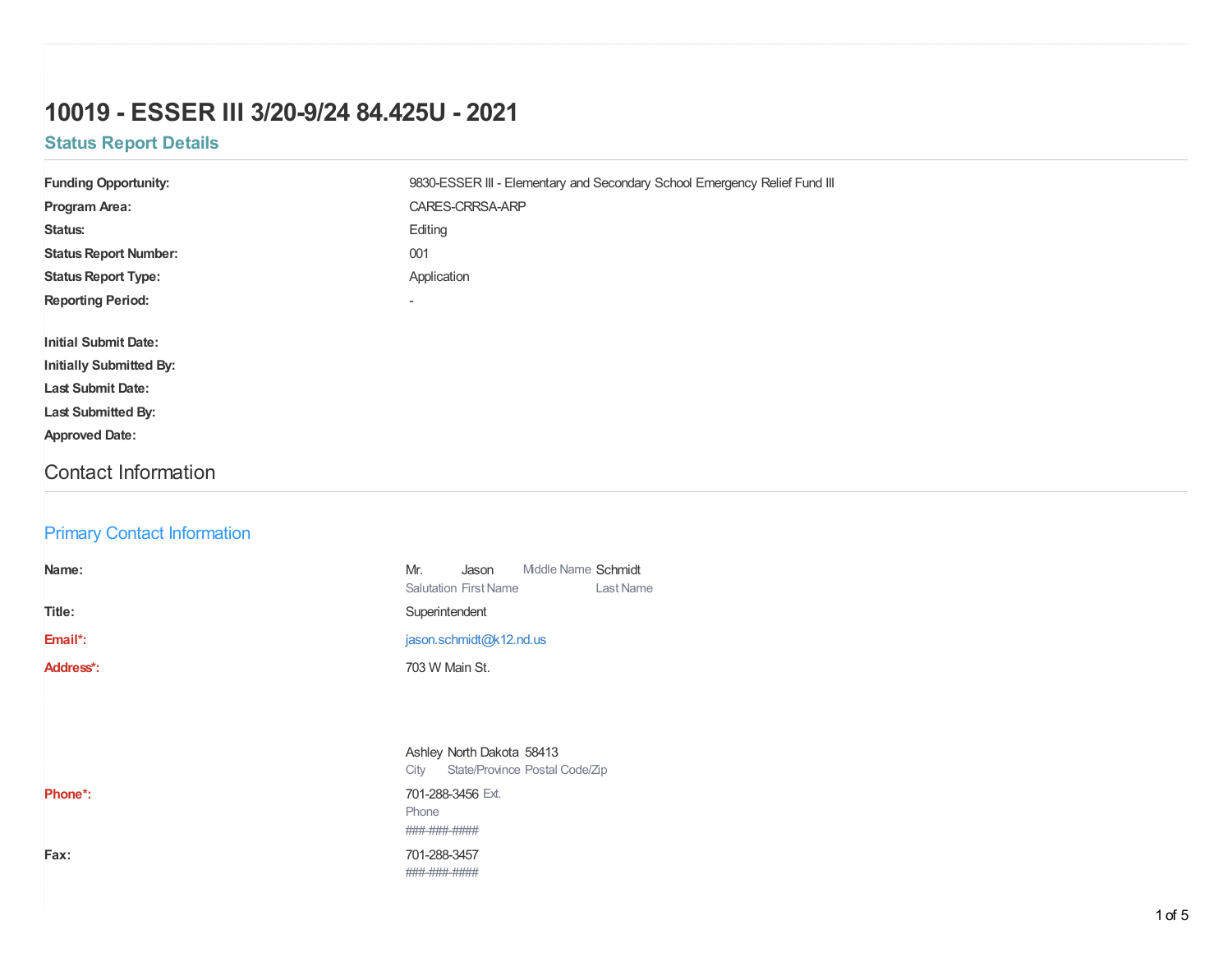### Organization Information

| Name*:                       | Ashley Public School - DPI  |
|------------------------------|-----------------------------|
| <b>Organization Type*:</b>   | Public LEA                  |
| Tax Id:                      |                             |
|                              |                             |
| <b>Organization Website:</b> | http://www.ashley.k12.nd.us |
| Address*:                    | 703 W Main St               |

|                                           | Ashley North Dakota 58413-<br>State/Province Postal Code/Zip<br>City |
|-------------------------------------------|----------------------------------------------------------------------|
| Phone*:                                   | (701) 288-3456 Ext.<br>###-###-####                                  |
| Fax:                                      | (701) 288-3456<br>###-###-####                                       |
| <b>SAM.gov Entity ID:</b>                 | NF8KLGFH6HK3                                                         |
| <b>SAM.gov Name:</b>                      | Ashley School District 9                                             |
| <b>SAM.gov Entity ID Expiration Date:</b> | 03/31/2022                                                           |

## ESSER III Application - Stakeholder Consultation

#### *Stakeholder Consultation*

#### **Students\*:**

The Ashley Public School District consulted with students and all other groups regarding the ESSER III funds with online surveys. The survey consisted of four questions on the needs of the school and how to spend the ESSER III monies. We were looking at what stakeholders thought the needs were as a result of COVID. With this survey we are looking at the needs from the previous year, present school year, and the future of Ashley School. The survey was sent to all stakeholders through email, the school website, and then again posted to our Facebook page. We took survey results to the board and have talked about COVID many times over the past year. We have also started a COVID team to help finding solutions to the survey results. Our COVID team consists of individuals from different disciplines throughout the school , administration, teachers, Cognia team, Title teacher, Special Education teacher, School Counselor, and a board member.

#### **Tribes (if applicable)-MUST write NA if not applicable\*:**

NA

#### **Civil rights organizations (including disability rights organizations)\*:**

The Ashley Public School District consulted with families and all other groups regarding the ESSER III funds with online surveys. The survey consisted of four questions on the needs of the school and how to s pend the ESSER III monies. We were looking at what stakeholders thought the needs were as a result of COVID. With this survey we are looking at the needs from the previous year, present school year, and t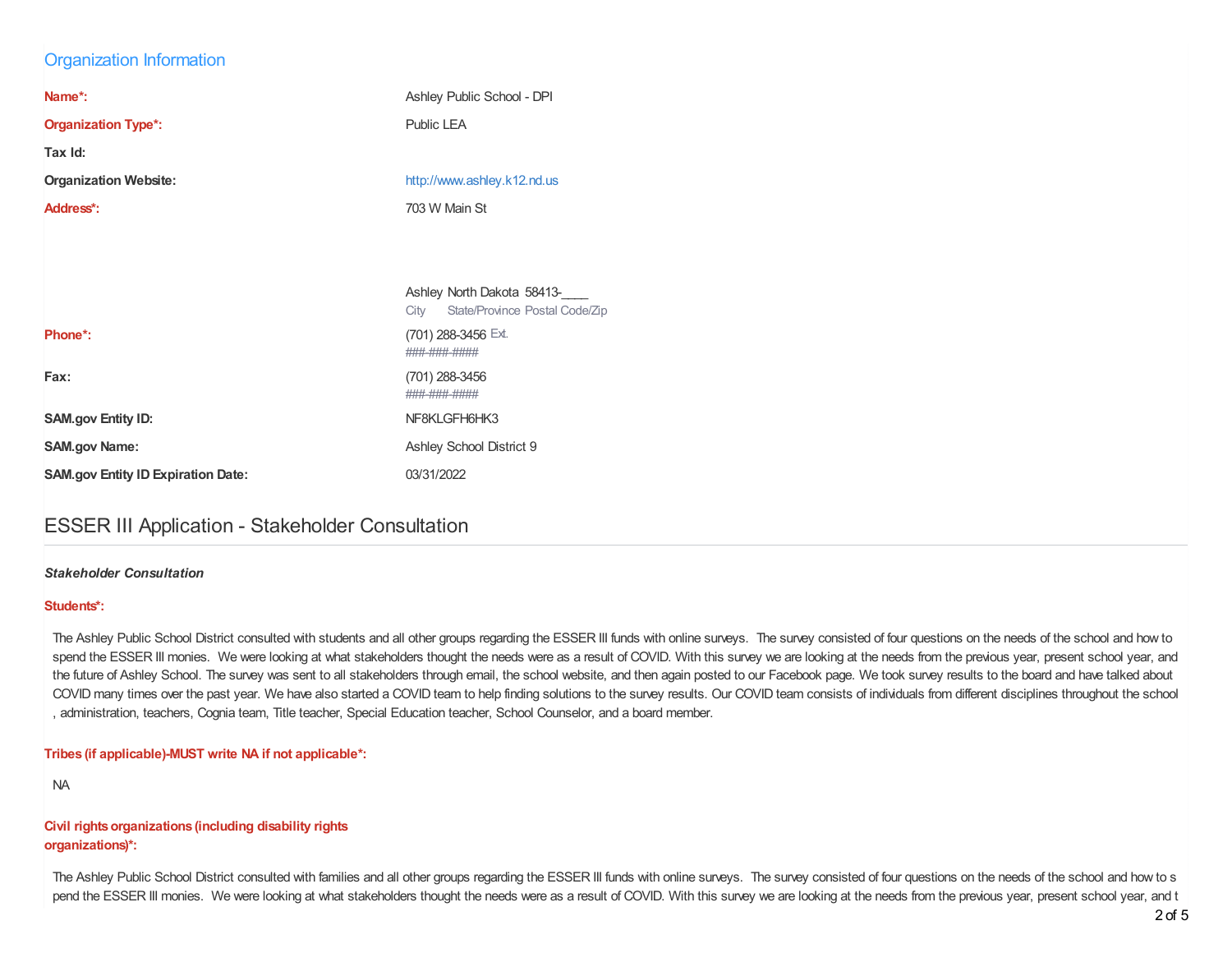he future of Ashley School. The survey was sent to all stakeholders through email, the school website, and then again posted to our Facebook page. We took survey results to the board and have talked about COVID many times over the past year. We have also started a COVID team to help finding solutions to the survey results. Our COVID team consists of individuals from different disciplines throughout the school , administration, teachers, Cognia team, Title teacher, Special Education teacher, School Counselor, and a board member. To this point, we haven't received any input from a civil rights organization.

#### **Superintendents\*:**

The Ashley Public School District consulted with families and all other groups regarding the ESSER III funds with online surveys. The survey consisted of four questions on the needs of the school and how to s pend the ESSER III monies. We were looking at what stakeholders thought the needs were as a result of COVID. With this survey we are looking at the needs from the previous year, present school year, and t he future of Ashley School. The survey was sent to all stakeholders through email, the school website, and then again posted to our Facebook page. We took survey results to the board and have talked about COVID many times over the past year. We have also started a COVID team to help finding solutions to the survey results. Our COVID team consists of individuals from different disciplines throughout the school , administration, teachers, Cognia team, Title teacher, Special Education teacher, School Counselor, and a board member.

#### **Teachers, principals, school leaders, other educators, school staff, and their unions\*:**

The Ashley Public School District consulted with families and all other groups regarding the ESSER III funds with online surveys. The survey consisted of four questions on the needs of the school and how to s pend the ESSER III monies. We were looking at what stakeholders thought the needs were as a result of COVID. With this survey we are looking at the needs from the previous year, present school year, and t he future of Ashley School. The survey was sent to all stakeholders through email, the school website, and then again posted to our Facebook page. We took survey results to the board and have talked about COVID many times over the past year. We have also started a COVID team to help finding solutions to the survey results. Our COVID team consists of individuals from different disciplines throughout the school , administration, teachers, Cognia team, Title teacher, Special Education teacher, School Counselor, and a board member.

**Stakeholders representing the interestsof children with disabilities, English learners, children experiencing homelessness, children and youth in foster care, migratory students, children who are incarcerated, and other underserved students\*:**

The Ashley Public School District consulted with families and all other groups regarding the ESSER III funds with online surveys. The survey consisted of four questions on the needs of the school and how to s pend the ESSER III monies. We were looking at what stakeholders thought the needs were as a result of COVID. With this survey we are looking at the needs from the previous year, present school year, and t he future of Ashley School. The survey was sent to all stakeholders through email, the school website, and then again posted to our Facebook page. We took survey results to the board and have talked about COVID many times over the past year. We have also started a COVID team to help finding solutions to the survey results. Our COVID team consists of individuals from different disciplines throughout the school , administration, teachers, Cognia team, Title teacher, Special Education teacher, School Counselor, and a board member.

#### *ESSER III Approved Applications*

**District confirms the approved ESSER III application will be posted to their website for public access.\*:** Yes

### ESSER III Application

*Prevention & Mitigation Strategies*

**Return to In-Person Instruction Plan\*:** <http://www.ashley.k12.nd.us/files/2021/08/ashley-reopening-FINAL8-5-20-1.pdf> LEAWebsite Link (copyfrom browser-must include http)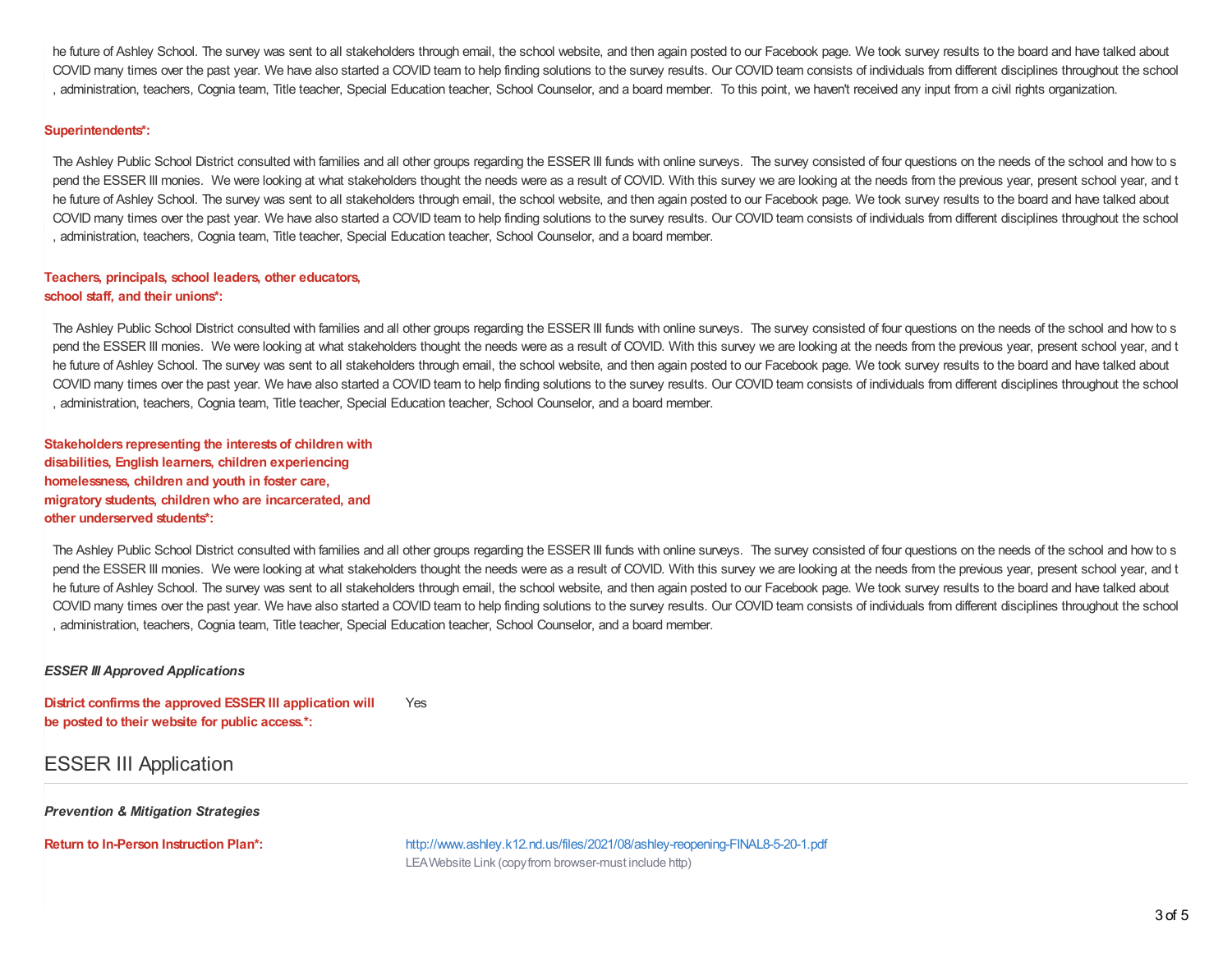**District confirms the plan will be updated at least every six months through September 2024 and will seek ongoing public input on the plan.\*:** Yes

**Describe how ARP ESSER III fundswill be used by the district to implement prevention and mitigation strategies.\*:**

For mitigation strategies the Ashley Public School has used ESSER II dollars and will be using ESSER III dollars to improve the quality of air in our school building. We have worked with H A Thompson to put a system in place to help our HVAC system do a better job of moving air and giving a better quality of air to everyone in the building. This will also help remove aerosol droplets from the air. The goal is to preven t COVID from hanging in the air, which will help decrease the spread.

We have also implemented a COVID team to help look at survey results. We then discuss the results and come up with a plan to spend our COVID monies in the best possible way for our school. We also us e COVID monies to pay this team for their time.

#### *Learning Loss*

**Describe how the district will use the mandatory 20%setaside to address the academic impact of learning loss through the implementation of evidence-based interventions.\*:**

Ashley Public School has and will continue to use Star Math and Reading, the North Dakota state assessment, the NWEA test, and assessments for teachers to help students fight the learning loss they recei ved from COVID. We are looking at using a little over 20% of our ESSER III funds for learning loss.

#### ELA

Over the course of the 2020-2021 school year, we have been researching the best reading series for our school and students. We will be implementing a Tier 1/Tier 2 curriculum. For grades K-5 we will be usin g Open Court Reading and for grade 6 we will be using Study Sync to help address learning loss in ELA and writing. Our teachers will also be participating in professional development, directly related to the ne w reading series. We feel this will help our students in five major areas of reading instruction. These areas include phonemic awareness, phonics, fluency, vocabulary, and comprehension. We have also starte d using Sonday phonics to help with these areas. We used ESSER II dollars for this. This will tie into how we are using our 20% of ESSER III monies for learning loss. We are hiring an Intervention Strategist, to help students with intervention with the new reading series.

#### High Impact Tutoring

The Ashley Public School is also looking into establishing an after-school program for grades K-8. This will be for all levels of learners. The program will be setup to support and enhance student?s daily learning through small group tutoring. We will be using ESSER III learning loss dollars for this tutoring.

#### Intervention Strategist

We feel in order to help all teachers and students in the classrooms we need to hire additional staff. We will be hiring one full time Intervention Strategist to work with students who need that extra help in grades K-12. We used ESSER II dollars to help pay for PD for teachers to rework schedules to effectively use the strategist. The strategist will also help students that need that extra push with the new reading series . We will be using ESSER III learning loss dollars to pay for the strategist salary and benefits.

#### *Needs of Students Disproportionately Impacted*

**Describe how the district will respond to the needsof students disproportionately impacted by the COVID-19 pandemic. Address each stakeholder group.\*:**